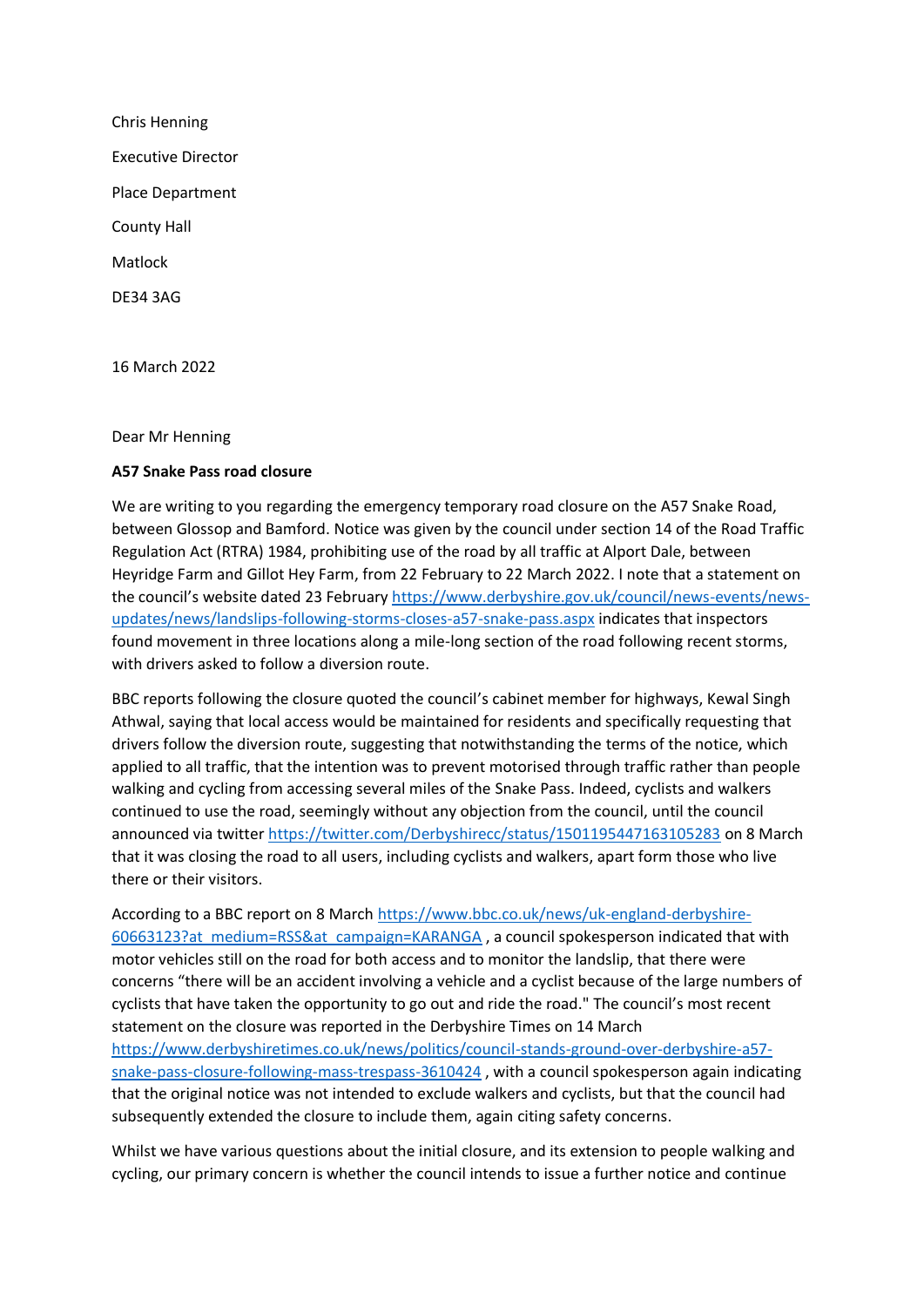the closure beyond 22 March, and if so which users any such closure will apply to. As we understand matters, the remedial works have not yet been completed, hence it appears almost inevitable that the council will be seeking to continue with some form of closure. Working on that assumption, we would be grateful if you could clarify:

- 1. Whether the council consulted with the Peak District National Park Authority (PDNPA), pursuant to S14(2) RTRA <https://www.legislation.gov.uk/ukpga/1984/27/section/14> :
	- a. Before issuing the notice closing the road.
	- b. Before deciding, on 8 March, to extend the closure to people walking and cycling.
	- c. At any time since 8 March.
- 2. If the council did consult with PDNP, what if any concerns or views PDNPA expressed regarding the exclusion of walkers and cyclists from the Snake Pass.
- 3. If the council has not consulted with PDNP, whether it will now do so before extending the closure, and specifically consult on any proposal to include walkers and cyclists within the class of excluded users.
- 4. The nature of the safety concerns which led to the decision on 8 March to extend the closure to cyclists and walkers, and any data, information, evidence or risk assessment which informed that decision.
- 5. How the council concludes that people cycling up or down the Snake Pass are now more at risk now from people in motor vehicles, when motor traffic is substantially reduced, than they were when the road was fully open to all motor traffic.
- 6. Whether and if so how the council has factored in the health benefits of walking and cycling, and the wellbeing benefits of access to the outdoors, when concluding that the volume of people accessing the Snake Pass by foot or cycle presents a safety risk justifying their exclusion.
- 7. If the council did not factor in the benefits referred to within question six, whether it will do so before 22 March.
- 8. Whether the council will reconsider the data, information, and evidence, and undertake and disclose a risk assessment prior to any decision to include walkers and cyclists in any extended closure beyond 22 March.
- 9. What traffic count and collision data the council has for both cyclists and motor vehicles along the Snake Pass both before and after the closure of the road, and:
	- a. whether and how that was assessed or considered when taking the decision to extend the closure to people cycling and walking.
	- b. whether it will be assessed prior to any decision to include walkers and cyclists in any extended closure beyond 22 March.
- 10. Why the council has sought to prevent cyclists and walkers from accessing the Snake Pass, with 'road closed' notices, several miles before the section of road subject to the formal closure notice, rather than use the usual 'road closed ahead' notices, given that there is no notice or order which prevents traffic from accessing the Pass save for the one- mile section subject to the notice.

As you will no doubt appreciate, Cycling UK are concerned about the extension of the closure to people cycling and walking, as any closure notice could have been restricted to particular users, for example motor traffic. We are also concerned that the council may extend this closure, including cyclists and walkers within the excluded user types, beyond 22 March.